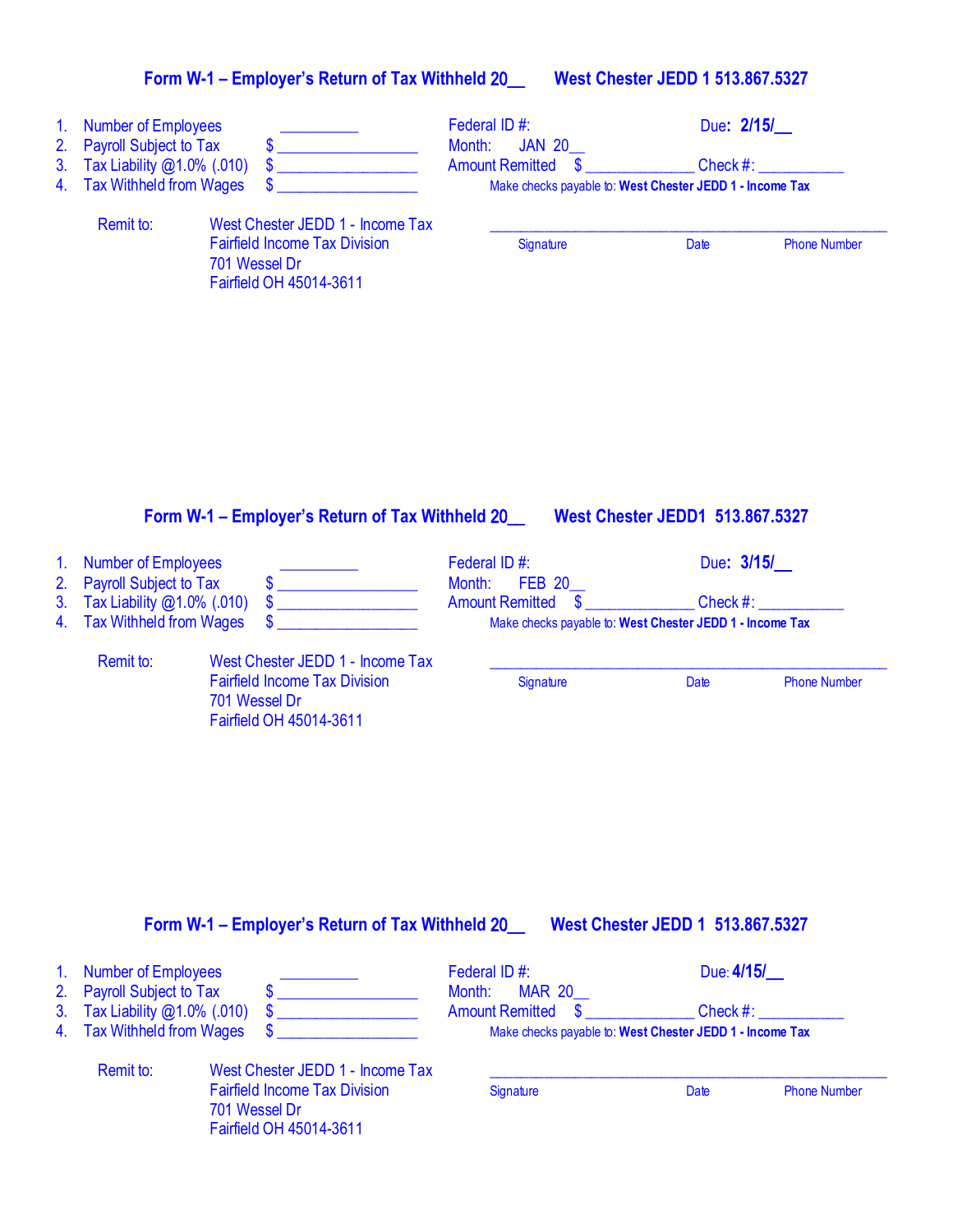## **Form W-1 – Employer's Return of Tax Withheld** 20\_\_ **West Chester JEDD 1 513.867.5327**

| Federal ID#:<br>Due: 5/15/<br><b>Number of Employees</b><br><b>Payroll Subject to Tax</b><br>Month:<br><b>APR 20</b><br>$\boldsymbol{\mathsf{s}}$<br>Tax Liability @1.0% (.010)<br>\$<br>Check #:<br><b>Amount Remitted</b><br>\$<br><b>Tax Withheld from Wages</b><br>Make checks payable to: West Chester JEDD 1 - Income Tax<br>Remit to:<br>West Chester JEDD 1 - Income Tax<br><b>Fairfield Income Tax Division</b><br>Signature<br>Date<br>701 Wessel Dr<br>Fairfield OH 45014-3611<br>Form W-1 - Employer's Return of Tax Withheld 20__ West Chester JEDD1 513.867.5327<br>Due: 6/15/<br><b>Number of Employees</b><br>Federal ID#:<br>$\begin{picture}(20,10) \put(0,0){\line(1,0){10}} \put(15,0){\line(1,0){10}} \put(15,0){\line(1,0){10}} \put(15,0){\line(1,0){10}} \put(15,0){\line(1,0){10}} \put(15,0){\line(1,0){10}} \put(15,0){\line(1,0){10}} \put(15,0){\line(1,0){10}} \put(15,0){\line(1,0){10}} \put(15,0){\line(1,0){10}} \put(15,0){\line(1,0){10}} \put(15,0){\line(1$<br><b>Payroll Subject to Tax</b><br>Month:<br><b>MAY 20</b><br>$\frac{1}{2}$ Check #:<br>Tax Liability @1.0% (.010)<br>$\boldsymbol{\$}$<br><b>Amount Remitted</b><br><u> 1980 - Jan Stein Stein Stein Stein Stein Stein Stein Stein Stein Stein Stein Stein Stein Stein Stein Stein S</u><br><b>Tax Withheld from Wages</b><br>\$<br>4.<br>Make checks payable to: West Chester JEDD 1 - Income Tax<br>Remit to:<br>West Chester JEDD 1 - Income Tax<br><b>Fairfield Income Tax Division</b><br>Signature<br>Date<br>701 Wessel Dr<br>Fairfield OH 45014-3611<br>Form W-1 - Employer's Return of Tax Withheld 20_<br>West Chester JEDD 1 513.867.5327<br>Due: 7/15/<br><b>Number of Employees</b><br>Federal ID#:<br><b>Payroll Subject to Tax</b><br>Month:<br><b>JUN 20</b><br>\$<br>Tax Liability @1.0% (.010)<br>Check #:<br><b>Amount Remitted</b><br><b>Tax Withheld from Wages</b><br>Make checks payable to: West Chester JEDD 1 - Income Tax |                |  |  |                     |
|----------------------------------------------------------------------------------------------------------------------------------------------------------------------------------------------------------------------------------------------------------------------------------------------------------------------------------------------------------------------------------------------------------------------------------------------------------------------------------------------------------------------------------------------------------------------------------------------------------------------------------------------------------------------------------------------------------------------------------------------------------------------------------------------------------------------------------------------------------------------------------------------------------------------------------------------------------------------------------------------------------------------------------------------------------------------------------------------------------------------------------------------------------------------------------------------------------------------------------------------------------------------------------------------------------------------------------------------------------------------------------------------------------------------------------------------------------------------------------------------------------------------------------------------------------------------------------------------------------------------------------------------------------------------------------------------------------------------------------------------------------------------------------------------------------------------------------------------------------------------------------------------------------------------------------------------------------|----------------|--|--|---------------------|
|                                                                                                                                                                                                                                                                                                                                                                                                                                                                                                                                                                                                                                                                                                                                                                                                                                                                                                                                                                                                                                                                                                                                                                                                                                                                                                                                                                                                                                                                                                                                                                                                                                                                                                                                                                                                                                                                                                                                                          | 1.             |  |  |                     |
|                                                                                                                                                                                                                                                                                                                                                                                                                                                                                                                                                                                                                                                                                                                                                                                                                                                                                                                                                                                                                                                                                                                                                                                                                                                                                                                                                                                                                                                                                                                                                                                                                                                                                                                                                                                                                                                                                                                                                          | 2.             |  |  |                     |
|                                                                                                                                                                                                                                                                                                                                                                                                                                                                                                                                                                                                                                                                                                                                                                                                                                                                                                                                                                                                                                                                                                                                                                                                                                                                                                                                                                                                                                                                                                                                                                                                                                                                                                                                                                                                                                                                                                                                                          | 3.             |  |  |                     |
|                                                                                                                                                                                                                                                                                                                                                                                                                                                                                                                                                                                                                                                                                                                                                                                                                                                                                                                                                                                                                                                                                                                                                                                                                                                                                                                                                                                                                                                                                                                                                                                                                                                                                                                                                                                                                                                                                                                                                          | 4.             |  |  |                     |
|                                                                                                                                                                                                                                                                                                                                                                                                                                                                                                                                                                                                                                                                                                                                                                                                                                                                                                                                                                                                                                                                                                                                                                                                                                                                                                                                                                                                                                                                                                                                                                                                                                                                                                                                                                                                                                                                                                                                                          |                |  |  |                     |
|                                                                                                                                                                                                                                                                                                                                                                                                                                                                                                                                                                                                                                                                                                                                                                                                                                                                                                                                                                                                                                                                                                                                                                                                                                                                                                                                                                                                                                                                                                                                                                                                                                                                                                                                                                                                                                                                                                                                                          |                |  |  | <b>Phone Number</b> |
|                                                                                                                                                                                                                                                                                                                                                                                                                                                                                                                                                                                                                                                                                                                                                                                                                                                                                                                                                                                                                                                                                                                                                                                                                                                                                                                                                                                                                                                                                                                                                                                                                                                                                                                                                                                                                                                                                                                                                          |                |  |  |                     |
|                                                                                                                                                                                                                                                                                                                                                                                                                                                                                                                                                                                                                                                                                                                                                                                                                                                                                                                                                                                                                                                                                                                                                                                                                                                                                                                                                                                                                                                                                                                                                                                                                                                                                                                                                                                                                                                                                                                                                          |                |  |  |                     |
|                                                                                                                                                                                                                                                                                                                                                                                                                                                                                                                                                                                                                                                                                                                                                                                                                                                                                                                                                                                                                                                                                                                                                                                                                                                                                                                                                                                                                                                                                                                                                                                                                                                                                                                                                                                                                                                                                                                                                          |                |  |  |                     |
|                                                                                                                                                                                                                                                                                                                                                                                                                                                                                                                                                                                                                                                                                                                                                                                                                                                                                                                                                                                                                                                                                                                                                                                                                                                                                                                                                                                                                                                                                                                                                                                                                                                                                                                                                                                                                                                                                                                                                          |                |  |  |                     |
|                                                                                                                                                                                                                                                                                                                                                                                                                                                                                                                                                                                                                                                                                                                                                                                                                                                                                                                                                                                                                                                                                                                                                                                                                                                                                                                                                                                                                                                                                                                                                                                                                                                                                                                                                                                                                                                                                                                                                          |                |  |  |                     |
|                                                                                                                                                                                                                                                                                                                                                                                                                                                                                                                                                                                                                                                                                                                                                                                                                                                                                                                                                                                                                                                                                                                                                                                                                                                                                                                                                                                                                                                                                                                                                                                                                                                                                                                                                                                                                                                                                                                                                          |                |  |  |                     |
|                                                                                                                                                                                                                                                                                                                                                                                                                                                                                                                                                                                                                                                                                                                                                                                                                                                                                                                                                                                                                                                                                                                                                                                                                                                                                                                                                                                                                                                                                                                                                                                                                                                                                                                                                                                                                                                                                                                                                          |                |  |  |                     |
|                                                                                                                                                                                                                                                                                                                                                                                                                                                                                                                                                                                                                                                                                                                                                                                                                                                                                                                                                                                                                                                                                                                                                                                                                                                                                                                                                                                                                                                                                                                                                                                                                                                                                                                                                                                                                                                                                                                                                          |                |  |  |                     |
|                                                                                                                                                                                                                                                                                                                                                                                                                                                                                                                                                                                                                                                                                                                                                                                                                                                                                                                                                                                                                                                                                                                                                                                                                                                                                                                                                                                                                                                                                                                                                                                                                                                                                                                                                                                                                                                                                                                                                          |                |  |  |                     |
|                                                                                                                                                                                                                                                                                                                                                                                                                                                                                                                                                                                                                                                                                                                                                                                                                                                                                                                                                                                                                                                                                                                                                                                                                                                                                                                                                                                                                                                                                                                                                                                                                                                                                                                                                                                                                                                                                                                                                          |                |  |  |                     |
|                                                                                                                                                                                                                                                                                                                                                                                                                                                                                                                                                                                                                                                                                                                                                                                                                                                                                                                                                                                                                                                                                                                                                                                                                                                                                                                                                                                                                                                                                                                                                                                                                                                                                                                                                                                                                                                                                                                                                          |                |  |  |                     |
|                                                                                                                                                                                                                                                                                                                                                                                                                                                                                                                                                                                                                                                                                                                                                                                                                                                                                                                                                                                                                                                                                                                                                                                                                                                                                                                                                                                                                                                                                                                                                                                                                                                                                                                                                                                                                                                                                                                                                          | 1 <sub>1</sub> |  |  |                     |
|                                                                                                                                                                                                                                                                                                                                                                                                                                                                                                                                                                                                                                                                                                                                                                                                                                                                                                                                                                                                                                                                                                                                                                                                                                                                                                                                                                                                                                                                                                                                                                                                                                                                                                                                                                                                                                                                                                                                                          | 2.             |  |  |                     |
|                                                                                                                                                                                                                                                                                                                                                                                                                                                                                                                                                                                                                                                                                                                                                                                                                                                                                                                                                                                                                                                                                                                                                                                                                                                                                                                                                                                                                                                                                                                                                                                                                                                                                                                                                                                                                                                                                                                                                          | 3.             |  |  |                     |
|                                                                                                                                                                                                                                                                                                                                                                                                                                                                                                                                                                                                                                                                                                                                                                                                                                                                                                                                                                                                                                                                                                                                                                                                                                                                                                                                                                                                                                                                                                                                                                                                                                                                                                                                                                                                                                                                                                                                                          |                |  |  |                     |
|                                                                                                                                                                                                                                                                                                                                                                                                                                                                                                                                                                                                                                                                                                                                                                                                                                                                                                                                                                                                                                                                                                                                                                                                                                                                                                                                                                                                                                                                                                                                                                                                                                                                                                                                                                                                                                                                                                                                                          |                |  |  |                     |
|                                                                                                                                                                                                                                                                                                                                                                                                                                                                                                                                                                                                                                                                                                                                                                                                                                                                                                                                                                                                                                                                                                                                                                                                                                                                                                                                                                                                                                                                                                                                                                                                                                                                                                                                                                                                                                                                                                                                                          |                |  |  | <b>Phone Number</b> |
|                                                                                                                                                                                                                                                                                                                                                                                                                                                                                                                                                                                                                                                                                                                                                                                                                                                                                                                                                                                                                                                                                                                                                                                                                                                                                                                                                                                                                                                                                                                                                                                                                                                                                                                                                                                                                                                                                                                                                          |                |  |  |                     |
|                                                                                                                                                                                                                                                                                                                                                                                                                                                                                                                                                                                                                                                                                                                                                                                                                                                                                                                                                                                                                                                                                                                                                                                                                                                                                                                                                                                                                                                                                                                                                                                                                                                                                                                                                                                                                                                                                                                                                          |                |  |  |                     |
|                                                                                                                                                                                                                                                                                                                                                                                                                                                                                                                                                                                                                                                                                                                                                                                                                                                                                                                                                                                                                                                                                                                                                                                                                                                                                                                                                                                                                                                                                                                                                                                                                                                                                                                                                                                                                                                                                                                                                          |                |  |  |                     |
|                                                                                                                                                                                                                                                                                                                                                                                                                                                                                                                                                                                                                                                                                                                                                                                                                                                                                                                                                                                                                                                                                                                                                                                                                                                                                                                                                                                                                                                                                                                                                                                                                                                                                                                                                                                                                                                                                                                                                          |                |  |  |                     |
|                                                                                                                                                                                                                                                                                                                                                                                                                                                                                                                                                                                                                                                                                                                                                                                                                                                                                                                                                                                                                                                                                                                                                                                                                                                                                                                                                                                                                                                                                                                                                                                                                                                                                                                                                                                                                                                                                                                                                          |                |  |  |                     |
|                                                                                                                                                                                                                                                                                                                                                                                                                                                                                                                                                                                                                                                                                                                                                                                                                                                                                                                                                                                                                                                                                                                                                                                                                                                                                                                                                                                                                                                                                                                                                                                                                                                                                                                                                                                                                                                                                                                                                          |                |  |  |                     |
|                                                                                                                                                                                                                                                                                                                                                                                                                                                                                                                                                                                                                                                                                                                                                                                                                                                                                                                                                                                                                                                                                                                                                                                                                                                                                                                                                                                                                                                                                                                                                                                                                                                                                                                                                                                                                                                                                                                                                          |                |  |  |                     |
|                                                                                                                                                                                                                                                                                                                                                                                                                                                                                                                                                                                                                                                                                                                                                                                                                                                                                                                                                                                                                                                                                                                                                                                                                                                                                                                                                                                                                                                                                                                                                                                                                                                                                                                                                                                                                                                                                                                                                          |                |  |  |                     |
|                                                                                                                                                                                                                                                                                                                                                                                                                                                                                                                                                                                                                                                                                                                                                                                                                                                                                                                                                                                                                                                                                                                                                                                                                                                                                                                                                                                                                                                                                                                                                                                                                                                                                                                                                                                                                                                                                                                                                          |                |  |  |                     |
|                                                                                                                                                                                                                                                                                                                                                                                                                                                                                                                                                                                                                                                                                                                                                                                                                                                                                                                                                                                                                                                                                                                                                                                                                                                                                                                                                                                                                                                                                                                                                                                                                                                                                                                                                                                                                                                                                                                                                          |                |  |  |                     |
|                                                                                                                                                                                                                                                                                                                                                                                                                                                                                                                                                                                                                                                                                                                                                                                                                                                                                                                                                                                                                                                                                                                                                                                                                                                                                                                                                                                                                                                                                                                                                                                                                                                                                                                                                                                                                                                                                                                                                          |                |  |  |                     |
|                                                                                                                                                                                                                                                                                                                                                                                                                                                                                                                                                                                                                                                                                                                                                                                                                                                                                                                                                                                                                                                                                                                                                                                                                                                                                                                                                                                                                                                                                                                                                                                                                                                                                                                                                                                                                                                                                                                                                          | $\mathbf{1}$ . |  |  |                     |
|                                                                                                                                                                                                                                                                                                                                                                                                                                                                                                                                                                                                                                                                                                                                                                                                                                                                                                                                                                                                                                                                                                                                                                                                                                                                                                                                                                                                                                                                                                                                                                                                                                                                                                                                                                                                                                                                                                                                                          | 2.             |  |  |                     |
|                                                                                                                                                                                                                                                                                                                                                                                                                                                                                                                                                                                                                                                                                                                                                                                                                                                                                                                                                                                                                                                                                                                                                                                                                                                                                                                                                                                                                                                                                                                                                                                                                                                                                                                                                                                                                                                                                                                                                          | 3.<br>4.       |  |  |                     |

| Remit to: | West Chester JEDD 1 - Income Tax                                                        |           |             |                     |
|-----------|-----------------------------------------------------------------------------------------|-----------|-------------|---------------------|
|           | <b>Fairfield Income Tax Division</b><br>701 Wessel Dr<br><b>Fairfield OH 45014-3611</b> | Signature | <b>Date</b> | <b>Phone Number</b> |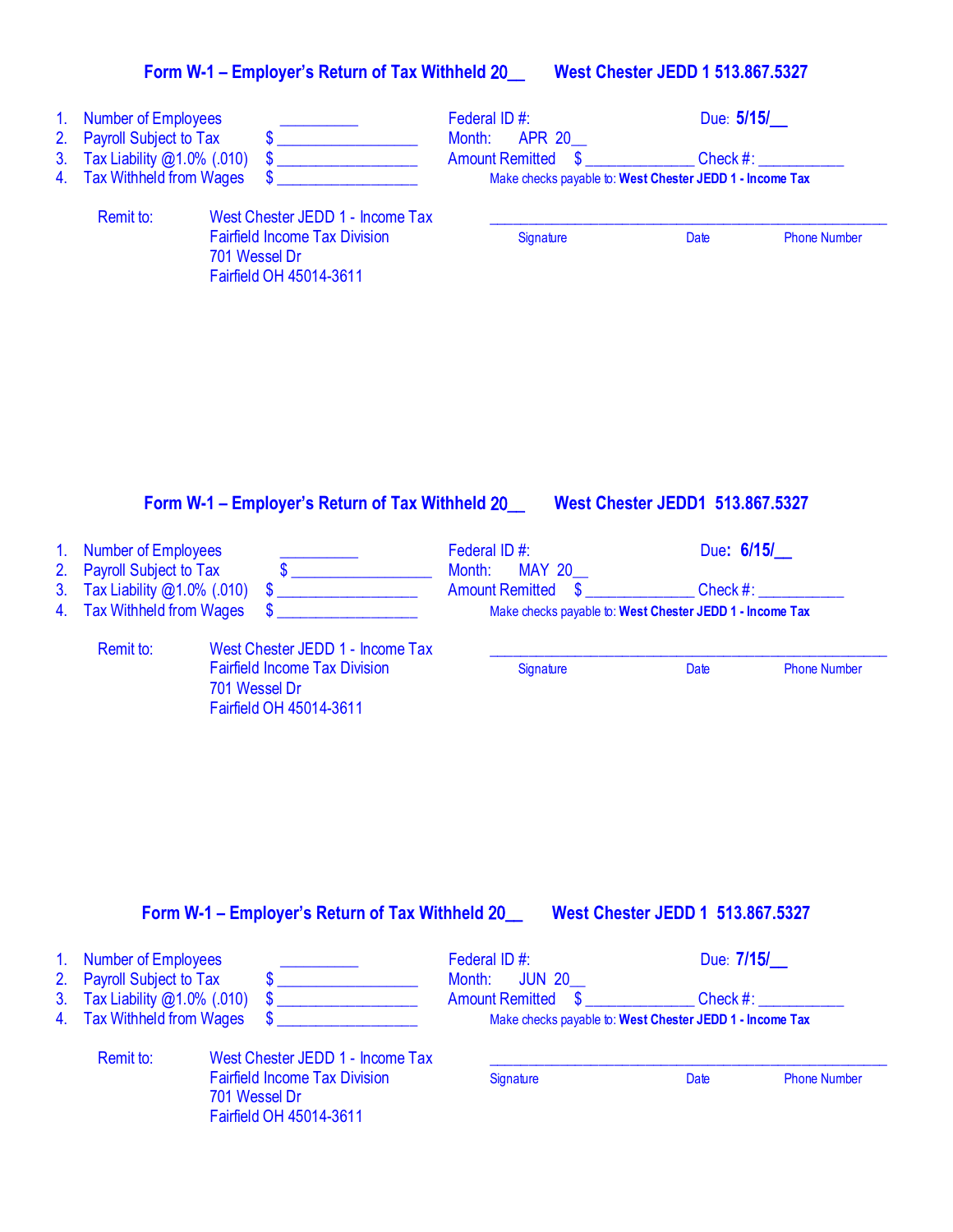| Form W-1 - Employer's Return of Tax Withheld 20 | <b>West Chester JEDD 1 513.867.5327</b> |
|-------------------------------------------------|-----------------------------------------|
|-------------------------------------------------|-----------------------------------------|

| 1.<br>2.<br>3.<br>4. | <b>Number of Employees</b><br><b>Payroll Subject to Tax</b><br>Tax Liability @1.0% (.010)<br><b>Tax Withheld from Wages</b> | \$                                                                                                                                                                                                                                   | Federal ID#:<br>Month:<br><b>JUL 20</b><br>$\boldsymbol{\$}$<br><b>Amount Remitted</b> | Due: 8/15/<br>Check #:<br>Make checks payable to: West Chester JEDD 1 - Income Tax |                     |
|----------------------|-----------------------------------------------------------------------------------------------------------------------------|--------------------------------------------------------------------------------------------------------------------------------------------------------------------------------------------------------------------------------------|----------------------------------------------------------------------------------------|------------------------------------------------------------------------------------|---------------------|
|                      | Remit to:                                                                                                                   | West Chester JEDD 1 - Income Tax<br><b>Fairfield Income Tax Division</b><br>701 Wessel Dr<br>Fairfield OH 45014-3611                                                                                                                 | Signature                                                                              | Date                                                                               | <b>Phone Number</b> |
|                      |                                                                                                                             | Form W-1 - Employer's Return of Tax Withheld 20                                                                                                                                                                                      |                                                                                        | <b>West Chester JEDD1 513.867.5327</b>                                             |                     |
| 1.                   | <b>Number of Employees</b>                                                                                                  |                                                                                                                                                                                                                                      | Federal ID#:<br><b>AUG 20</b>                                                          | Due: 9/15/                                                                         |                     |
| 2.<br>3.<br>4.       | <b>Payroll Subject to Tax</b><br>Tax Liability @1.0% (.010)<br><b>Tax Withheld from Wages</b>                               | \$<br>\$                                                                                                                                                                                                                             | Month:<br><b>Amount Remitted</b><br>$\mathbf{\$}$                                      | Check $#$ :<br>Make checks payable to: West Chester JEDD 1 - Income Tax            |                     |
|                      | Remit to:                                                                                                                   | West Chester JEDD 1 - Income Tax                                                                                                                                                                                                     |                                                                                        |                                                                                    |                     |
|                      |                                                                                                                             | <b>Fairfield Income Tax Division</b><br>701 Wessel Dr<br>Fairfield OH 45014-3611                                                                                                                                                     | Signature                                                                              | Date                                                                               | <b>Phone Number</b> |
|                      |                                                                                                                             | Form W-1 - Employer's Return of Tax Withheld 20____ West Chester JEDD 1 513.867.5327                                                                                                                                                 |                                                                                        |                                                                                    |                     |
| 1 <sub>1</sub>       | <b>Number of Employees</b>                                                                                                  |                                                                                                                                                                                                                                      | Federal ID#:                                                                           | Due: 10/15/                                                                        |                     |
| 2.<br>3 <sub>1</sub> | <b>Payroll Subject to Tax</b><br>Tax Liability @1.0% (.010)                                                                 | <u> 1986 - Jan Stein Stein Stein Stein Stein Stein Stein Stein Stein Stein Stein Stein Stein Stein Stein Stein Stein Stein Stein Stein Stein Stein Stein Stein Stein Stein Stein Stein Stein Stein Stein Stein Stein Stein Stein</u> | Month:<br><b>SEP 20</b><br><b>Amount Remitted</b>                                      | $\frac{1}{2}$ Check #:                                                             |                     |
| 4.                   | <b>Tax Withheld from Wages</b>                                                                                              |                                                                                                                                                                                                                                      |                                                                                        | Make checks payable to: West Chester JEDD 1 - Income Tax                           |                     |
|                      | Remit to:                                                                                                                   | West Chester JEDD 1 - Income Tax<br><b>Fairfield Income Tax Division</b><br>701 Wessel Dr<br>Fairfield OH 45014-3611                                                                                                                 | Signature                                                                              | Date                                                                               | <b>Phone Number</b> |